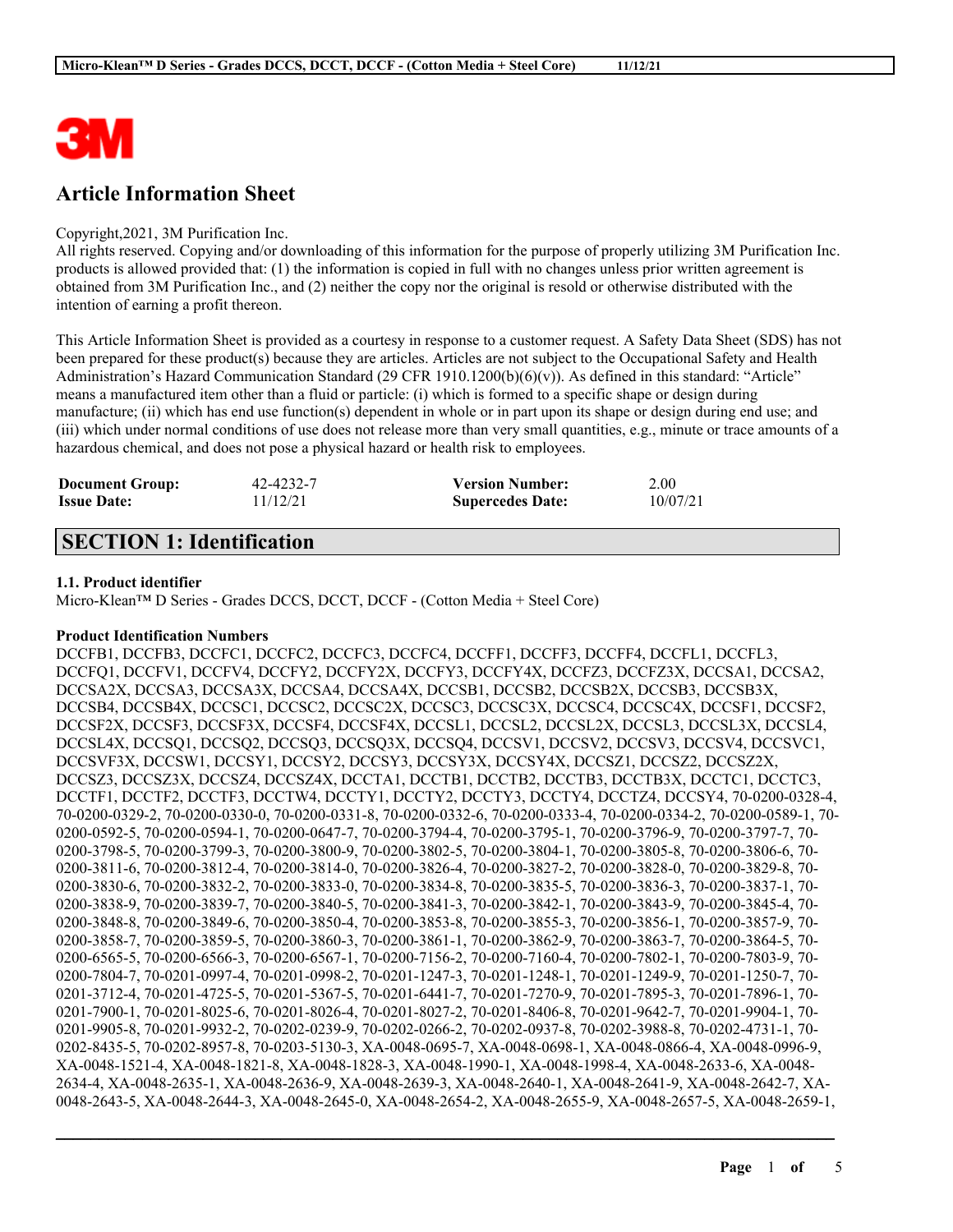XA-0048-2660-9, XA-0048-2662-5, XA-0048-2663-3, XA-0048-2672-4, XA-0048-2676-5, XA-0048-2729-2, XA-0048- 2758-1, XA-0048-3571-7, XA-0048-3574-1, XA-0048-3584-0 7000101820, 7000101823, 7000101937, 7000101999, 7000102218, 7000102327, 7000102334, 7000102437, 7000102440, 7000102935, 7000102936, 7000102937, 7000102938, 7000102940, 7000102941, 7000102942, 7000102943, 7000102944, 7000102945, 7000102946, 7000102954, 7000102955, 7000102956, 7000102957, 7000102958, 7000102960, 7000102961, 7000102970, 7000102973, 7000103001, 7000103018, 7000103372, 7000146837, 7000103380, 7100001254, 7100008207, 7100008817, 7100003470, 7010338627, 7000050236, 7000125349, 7000001618, 7000001620, 7000001621, 7000050269, 7100065014, 7100059113, 7000125450, 7010380900, 7000125451, 7000125452, 7000125454, 7010409688, 7000125455, 7100031479, 7010380905, 7000029251, 7000050475, 7100001253, 7100001252, 7000001694, 7000125457, 7010338862, 7000148448, 7010314623, 7100085774, 7000125458, 7000001695, 7010314624, 7100009794, 7010338865, 7010302978, 7100074376, 7000001696, 7100055078, 7010338867, 7000050477, 7100008836, 7010338868, 7000125459, 7010409018, 7010314626, 7010380921, 7100066716, 7000125503, 7010338183, 7010303114, 7000125513, 7010381145, 7100008488, 7010413392, 7000050781, 7010380060, 7010314084, 7100034641, 7010380440, 7000051096, 7010410799, 7010339719, 7010303155, 7010315105, 7010296369, 7010380814, 7100206455

#### **1.2. Recommended use and restrictions on use**

**Recommended use**

**1.3. Supplier's details**

Filtration

| 1.3. Supplice S actails |                                                   |
|-------------------------|---------------------------------------------------|
| <b>MANUFACTURER:</b>    | 3M Purification Inc.                              |
| DIVISION:               | Separation and Purification Sciences Div          |
| <b>ADDRESS:</b>         | 400 Research Parkway, Meriden, CT 06450-1018, USA |
| Telephone:              | 1-888-3M HELPS (1-888-364-3577)                   |
|                         |                                                   |

**1.4. Emergency telephone number**

1-800-364-3577 or (651) 737-6501 (24 hours)

### **SECTION 2: Hazard identification**

This product is exempt from hazard classification according to OSHA Hazard Communication Standard, 29 CFR 1910.1200.

## **SECTION 3: Composition/information on ingredients**

| Ingredient                                                                                                           | C.A.S. No.    | $\%$ by Wt               |
|----------------------------------------------------------------------------------------------------------------------|---------------|--------------------------|
| Polypropylene Parts: Connectors, String, Yarn (if<br>applicable), Media (if applicable), and Core (if<br>applicable) | Mixture       | - 90<br>$0 -$            |
| Cotton Media and Yarn (if applicable)                                                                                | Mixture       | - 85<br>$(1 -$           |
| Steel Core (Tinned steel, 304SS, or 316SS) (if<br>applicable)                                                        | Mixture       | $\overline{20}$<br>$0 -$ |
| Gaskets/O-rings                                                                                                      | Trade Secret* |                          |

\*The specific chemical identity and/or exact percentage (concentration) of this composition has been withheld as a trade secret.

 $\mathcal{L}_\mathcal{L} = \mathcal{L}_\mathcal{L} = \mathcal{L}_\mathcal{L} = \mathcal{L}_\mathcal{L} = \mathcal{L}_\mathcal{L} = \mathcal{L}_\mathcal{L} = \mathcal{L}_\mathcal{L} = \mathcal{L}_\mathcal{L} = \mathcal{L}_\mathcal{L} = \mathcal{L}_\mathcal{L} = \mathcal{L}_\mathcal{L} = \mathcal{L}_\mathcal{L} = \mathcal{L}_\mathcal{L} = \mathcal{L}_\mathcal{L} = \mathcal{L}_\mathcal{L} = \mathcal{L}_\mathcal{L} = \mathcal{L}_\mathcal{L}$ 

### **SECTION 4: First aid measures**

#### **4.1. Description of first aid measures**

#### **Inhalation:**

No need for first aid is anticipated.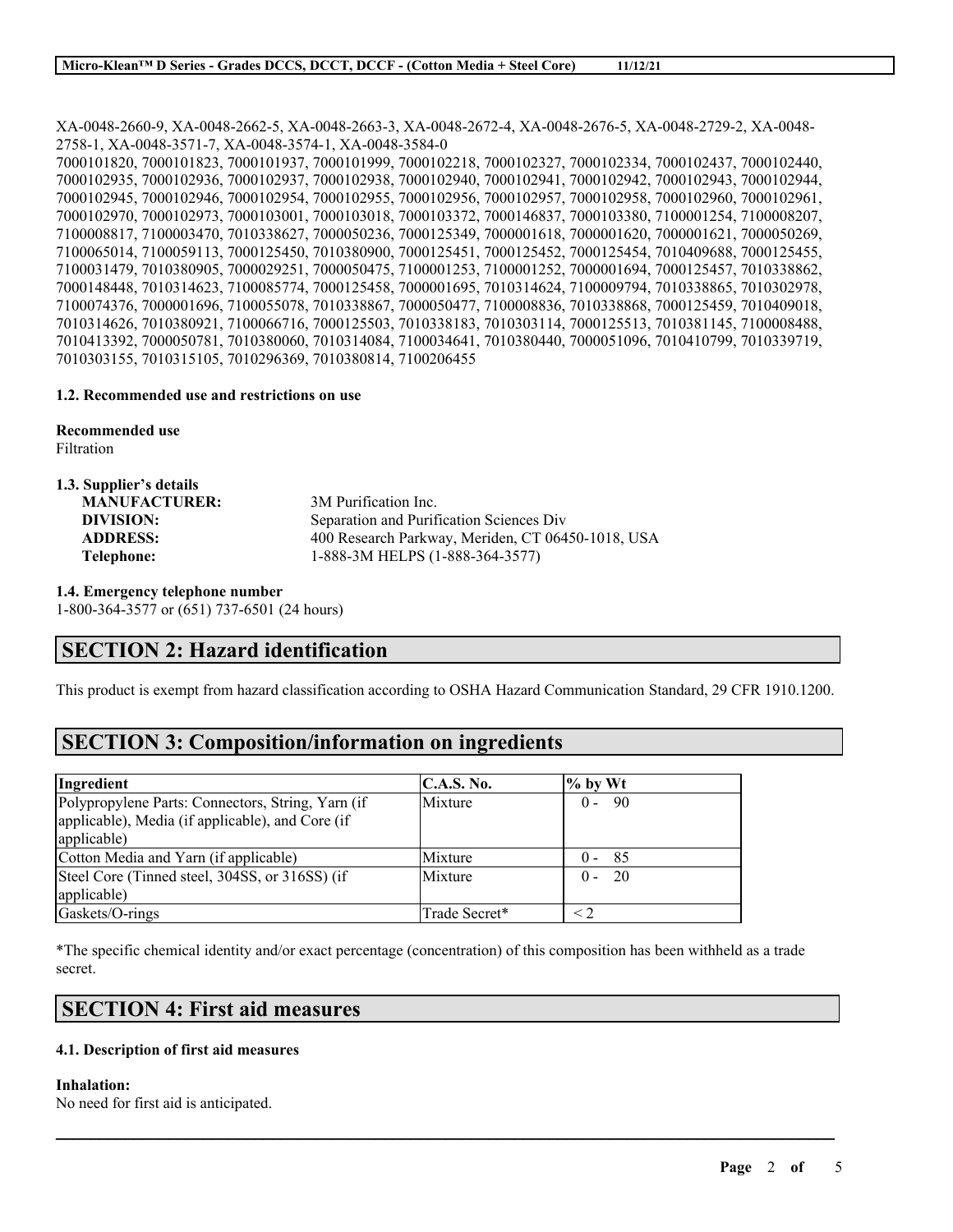**Skin Contact:**

No need for first aid is anticipated.

**Eye Contact:** No need for first aid is anticipated.

#### **If Swallowed:**

No need for first aid is anticipated.

## **SECTION 5: Fire-fighting measures**

In case of fire: Use a fire fighting agent suitable for ordinary combustible material such as water or foam.

## **SECTION 6: Accidental release measures**

**6.1. Personal precautions, protective equipment and emergency procedures** Not applicable.

#### **6.2. Environmental precautions**

Not applicable.

#### **6.3. Methods and material for containment and cleaning up**

Not applicable.

## **SECTION 7: Handling and storage**

#### **7.1. Precautions for safe handling**

This product is considered to be an article which does not release or otherwise result in exposure to a hazardous chemical under normal use conditions.

#### **7.2. Conditions for safe storage including any incompatibilities**

No special storage requirements.

## **SECTION 8: Exposure controls/personal protection**

This product is considered to be an article which does not release or otherwise result in exposure to a hazardous chemical under normal use conditions. No engineering controls or personal protective equipment (PPE) are necessary.

 $\mathcal{L}_\mathcal{L} = \mathcal{L}_\mathcal{L} = \mathcal{L}_\mathcal{L} = \mathcal{L}_\mathcal{L} = \mathcal{L}_\mathcal{L} = \mathcal{L}_\mathcal{L} = \mathcal{L}_\mathcal{L} = \mathcal{L}_\mathcal{L} = \mathcal{L}_\mathcal{L} = \mathcal{L}_\mathcal{L} = \mathcal{L}_\mathcal{L} = \mathcal{L}_\mathcal{L} = \mathcal{L}_\mathcal{L} = \mathcal{L}_\mathcal{L} = \mathcal{L}_\mathcal{L} = \mathcal{L}_\mathcal{L} = \mathcal{L}_\mathcal{L}$ 

## **SECTION 9: Physical and chemical properties**

### **9.1. Information on basic physical and chemical properties**

| Appearance            |                 |
|-----------------------|-----------------|
| <b>Physical state</b> | Solid           |
| Color                 | Silver-White    |
| Odor                  | <b>Odorless</b> |
| Odor threshold        | Not Applicable  |
| pН                    | Not Applicable  |
| Melting point         | Not Applicable  |
| <b>Boiling Point</b>  | Not Applicable  |
| <b>Flash Point</b>    | No flash point  |
|                       |                 |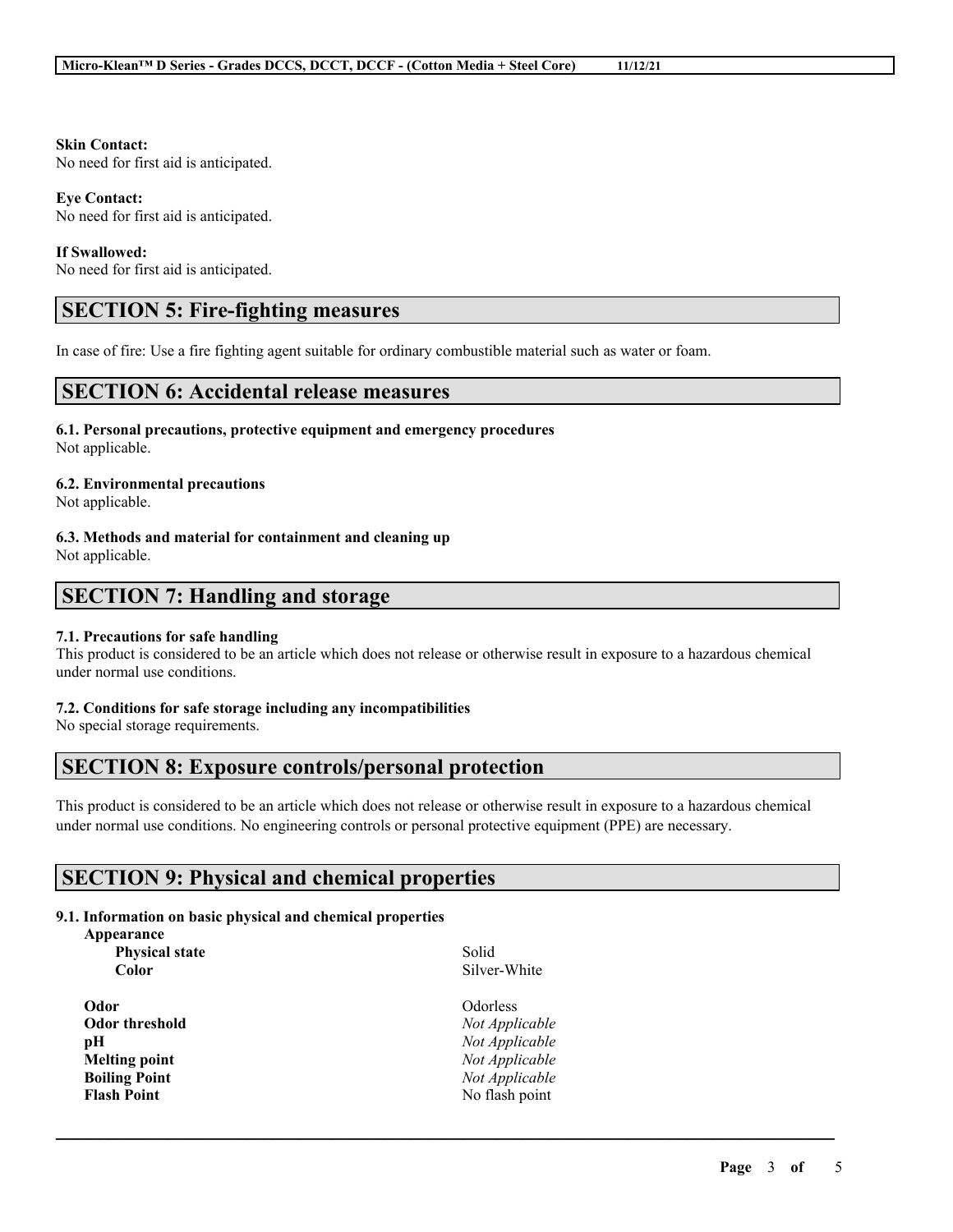| <b>Evaporation rate</b>                |
|----------------------------------------|
| Flammability (solid, gas)              |
| <b>Flammable Limits(LEL)</b>           |
| <b>Flammable Limits(UEL)</b>           |
| <b>Vapor Pressure</b>                  |
| <b>Vapor Density</b>                   |
| <b>Density</b>                         |
| <b>Specific Gravity</b>                |
| Solubility In Water                    |
| Solubility- non-water                  |
| Partition coefficient: n-octanol/water |
| <b>Autoignition temperature</b>        |
| <b>Decomposition temperature</b>       |
| Viscosity                              |

**Evaporation rate** *Not Applicable* **Flammability (solid, gas)** Not Classified **Flammable Limits(LEL)** *No Data Available* **Flammable Limits(UEL)** *No Data Available*  $Not$ *Applicable*  $Not$  *Applicable* **Density** *No Data Available* **Specific Gravity** *No Data Available*  $Not Appliedble$  $Not Appliedble$ **Partition coefficient: n-octanol/ water** *No Data Available*  $No Data Available$ **Decomposition temperature** *No Data Available* **Viscosity** *Not Applicable*

# **SECTION 10: Stability and reactivity**

This material is considered to be non reactive under normal use conditions.

# **SECTION 11: Toxicological information**

## **Inhalation:**

No health effects are expected

#### **Skin Contact:** No health effects are expected

**Eye Contact:** No health effects are expected

**Ingestion:** No health effects are expected

#### **Additional Information:**

This product, when used under reasonable conditions and in accordance with the directions for use, should not present a health hazard. However, use or processing of the product in a manner not in accordance with the product's directions for use may affect the performance of the product and may present potential health and safety hazards.

## **SECTION 12: Ecological information**

This article is expected to present a low environmental risk either because use and disposal are unlikely to result in a significant release of components to the environment or because those components that may be released are expected to have insignificant environmental impact.

# **SECTION 13: Disposal considerations**

Dispose of contents/container in accordance with the local/regional/national/international regulations.

# **SECTION 14: Transport Information**

Please contact the emergency numbers listed on the first page of the SDS for Transportation Information for this material.

 $\mathcal{L}_\mathcal{L} = \mathcal{L}_\mathcal{L} = \mathcal{L}_\mathcal{L} = \mathcal{L}_\mathcal{L} = \mathcal{L}_\mathcal{L} = \mathcal{L}_\mathcal{L} = \mathcal{L}_\mathcal{L} = \mathcal{L}_\mathcal{L} = \mathcal{L}_\mathcal{L} = \mathcal{L}_\mathcal{L} = \mathcal{L}_\mathcal{L} = \mathcal{L}_\mathcal{L} = \mathcal{L}_\mathcal{L} = \mathcal{L}_\mathcal{L} = \mathcal{L}_\mathcal{L} = \mathcal{L}_\mathcal{L} = \mathcal{L}_\mathcal{L}$